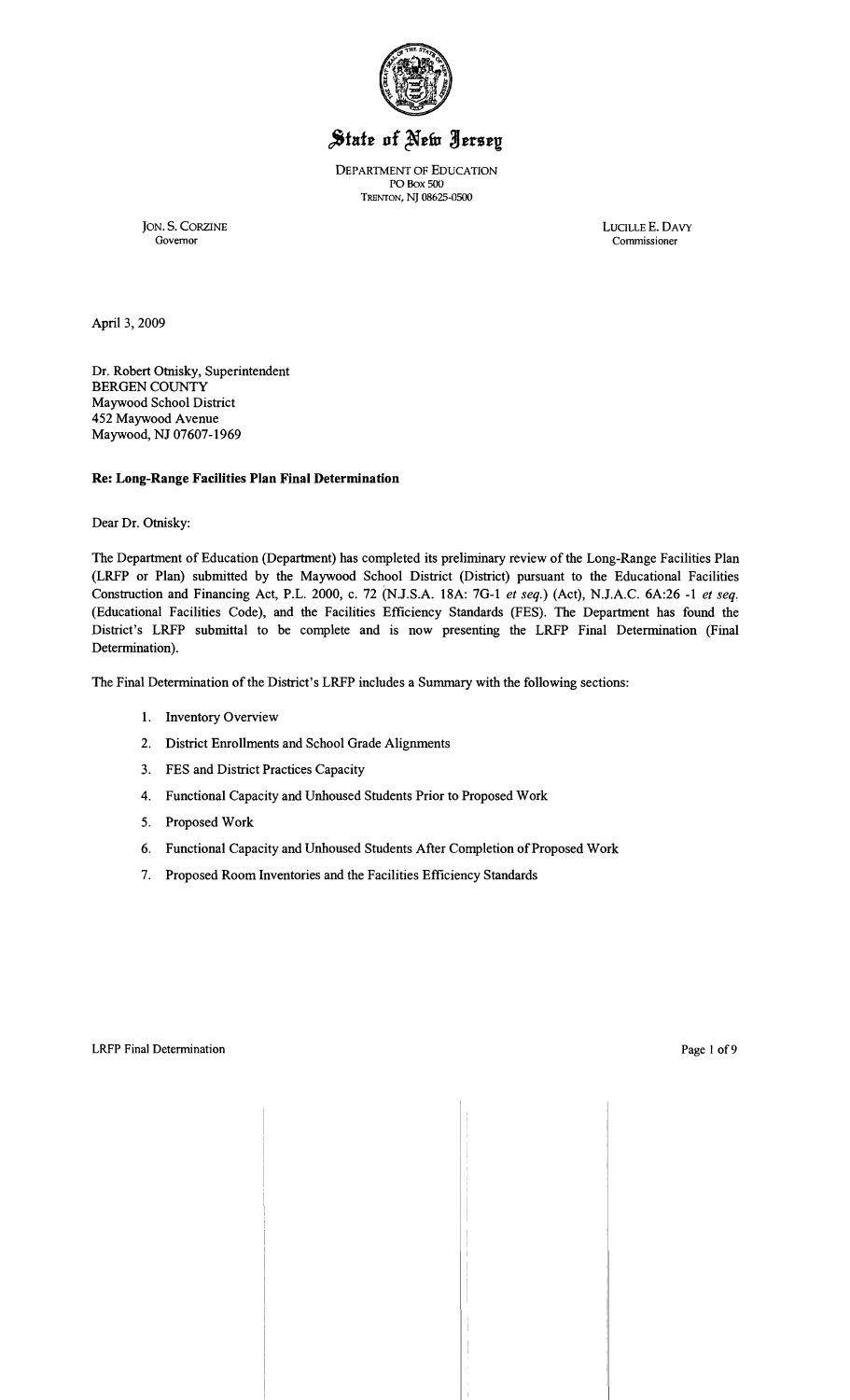Major LRFP approval issues include the adequacy of the LRFP's proposed enrollments, school capacities, and educational spaces. Approval of the LRFP, and any projects and costs listed therein, does not imply approval of an individual school facilities project or its corresponding costs and eligibility for State support under the Act. Similarly, approval of the LRFP does not imply approval of portions of the Plan that are inconsistent with the Department's FES and proposed building demolition or replacement. Determination of preliminary eligible costs and final eligible costs will be made at the time of the approval of a particular school facilities project pursuant to N.J.S.A. 18A:7G-5. The District must submit a feasibility study as part of the school facilities project approval process, pursuant to N.J.S.A. 18A:7G-7b, to support proposed building demolition or replacement. The feasibility study should demonstrate that a building might pose a risk to the safety of the occupants after rehabilitation or that rehabilitation is not cost-effective.

Following the approval of the LRFP, the District may submit an amendment to the approved LRFP for Department review. Unless and until an amendment to the LRFP is submitted to and approved by the Commissioner of the Department pursuant to N.J.S.A. 18A:7G-4(c), the approved LRFP shall remain in effect. The District may proceed with the implementation of school facilities projects that are consistent with the approved LRFP whether or not the school facilities project contains square footage that may be ineligible for State support.

We trust that this document will adequately explain the Final Determination and allow the District to move forward with the initiation of projects within its LRFP. Please contact Anthony Brun at the Office of School Facilities at (609) 984-7818 with any questions or concerns that you may have.

Sincerely,

Lucille 2004

Lucille E. Davy Commissioner

#### Enclosure

c: John Hart, Chief of Staff

Aaron R. Graham, Executive Bergen County Superintendent Bernard E. Piaia, Director, School Facilities, Office of the Chief of Staff Susan Kutner, Director, Policy and Planning, School Facilities, Office ofthe Chief of Staff Anthony Brun, Manager, School Facilities, Office of the Chief of Staff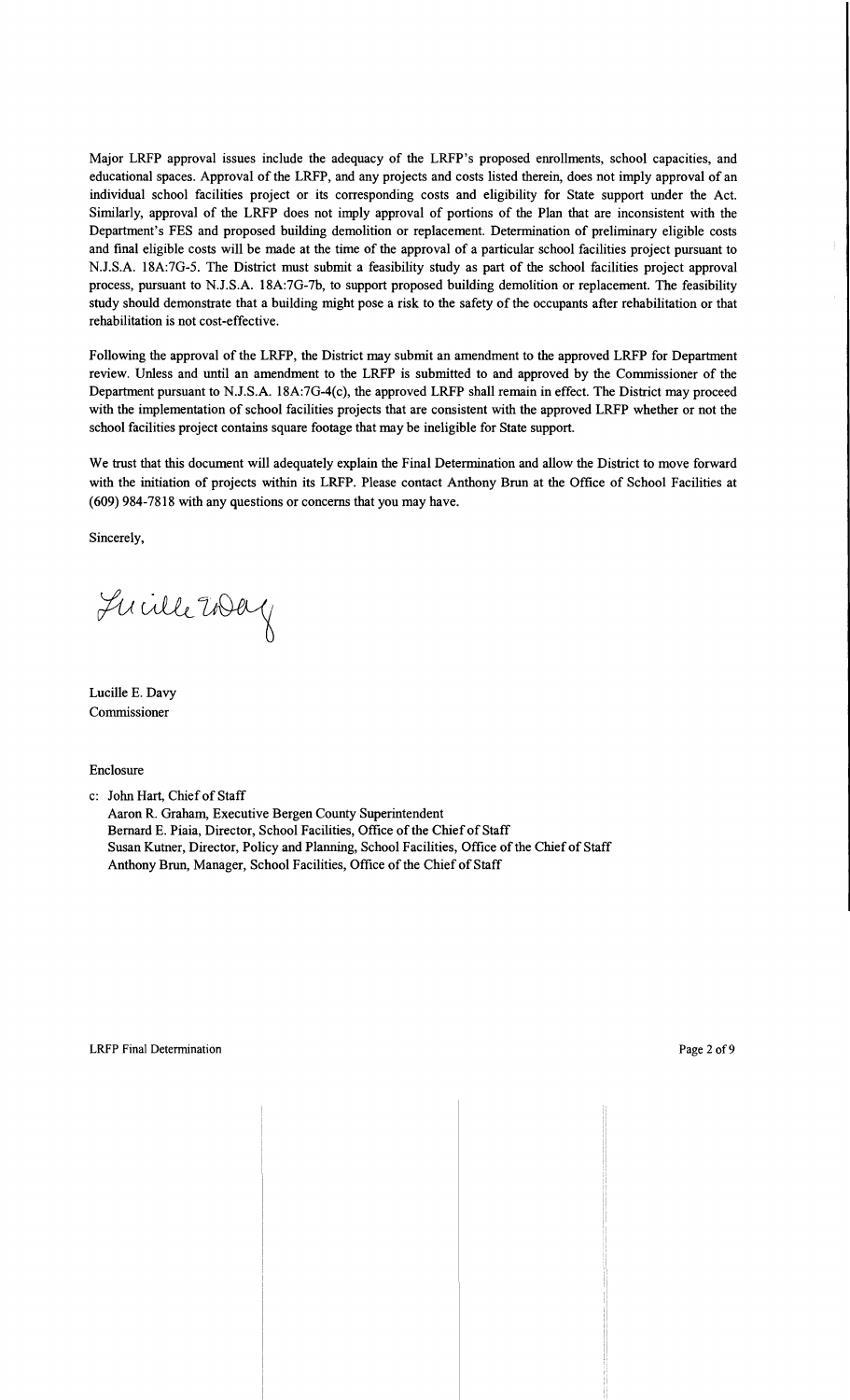## LONG-RANGE FACILITIES PLAN

# **Final Determination Summary**

Maywood School District

The Department of Education (Department) has completed its review of the Long-Range Facilities Plan (LRFP or Plan) submitted by the Maywood School District (District) pursuant to the Educational Facilities Construction and Financing Act, P.L. 2000, c.72 (N.lS.A. 18A:7G-l *et seq.)* (Act), N.lA.C. 6A:26-1 et seq. (Educational Facilities Code), and the Facilities Efficiency Standards (FES).

This is the Department's Final Determination Summary (Summary) of the LRFP. The Summary is based on the standards set forth in the Act, the Educational Facilities Code, the FES, District entered data in the LRFP and Project Application and Tracking System (LRFP website), and District supplied supporting documentation. The Summary consists of seven sections. The referenced reports in *italic* text are standard LRFP reports available on the Department's LRFP website.

## 1. Inventory Overview

The District provides services for students in grades K-8. The predominant existing school grade configuration is K-8. The predominant proposed school grade configuration is K-8. The District is classified as an "Under 55" district for funding purposes.

The District identified existing and proposed schools, sites, buildings, playgrounds, playfields, and parking lots in its LRFP. The total number of existing and proposed district-owned or leased schools, sites, and buildings are listed in Table 1. A detailed description of each asset can be found in the LRFP website report titled *"Site Asset Inventory Report. "* 

|                                                      | <b>Existing</b> | <b>Proposed</b> |
|------------------------------------------------------|-----------------|-----------------|
| <b>Sites:</b>                                        |                 |                 |
| <b>Total Number of Sites</b>                         |                 |                 |
| Number of Sites with no Buildings                    |                 |                 |
| Number of Sites with no Instructional Buildings      |                 |                 |
| <b>Schools and Buildings:</b>                        |                 |                 |
| <b>Total Number of Schools</b>                       |                 |                 |
| <b>Total Number of Instructional Buildings</b>       |                 |                 |
| Total Number of Administrative and Utility Buildings | ኅ               | 2               |
| <b>Total Number of Athletic Facilities</b>           |                 |                 |
| <b>Total Number of Parking Facilities</b>            |                 |                 |
| <b>Total Number of Temporary Facilities</b>          |                 |                 |

#### Table 1: Inventory Summary

As directed by the Department, incomplete school facilities projects that have project approval from the Department are represented as "existing" in the Plan. District schools with incomplete approved projects that include new construction or the reconfiguration of existing program space are as follows: n/a.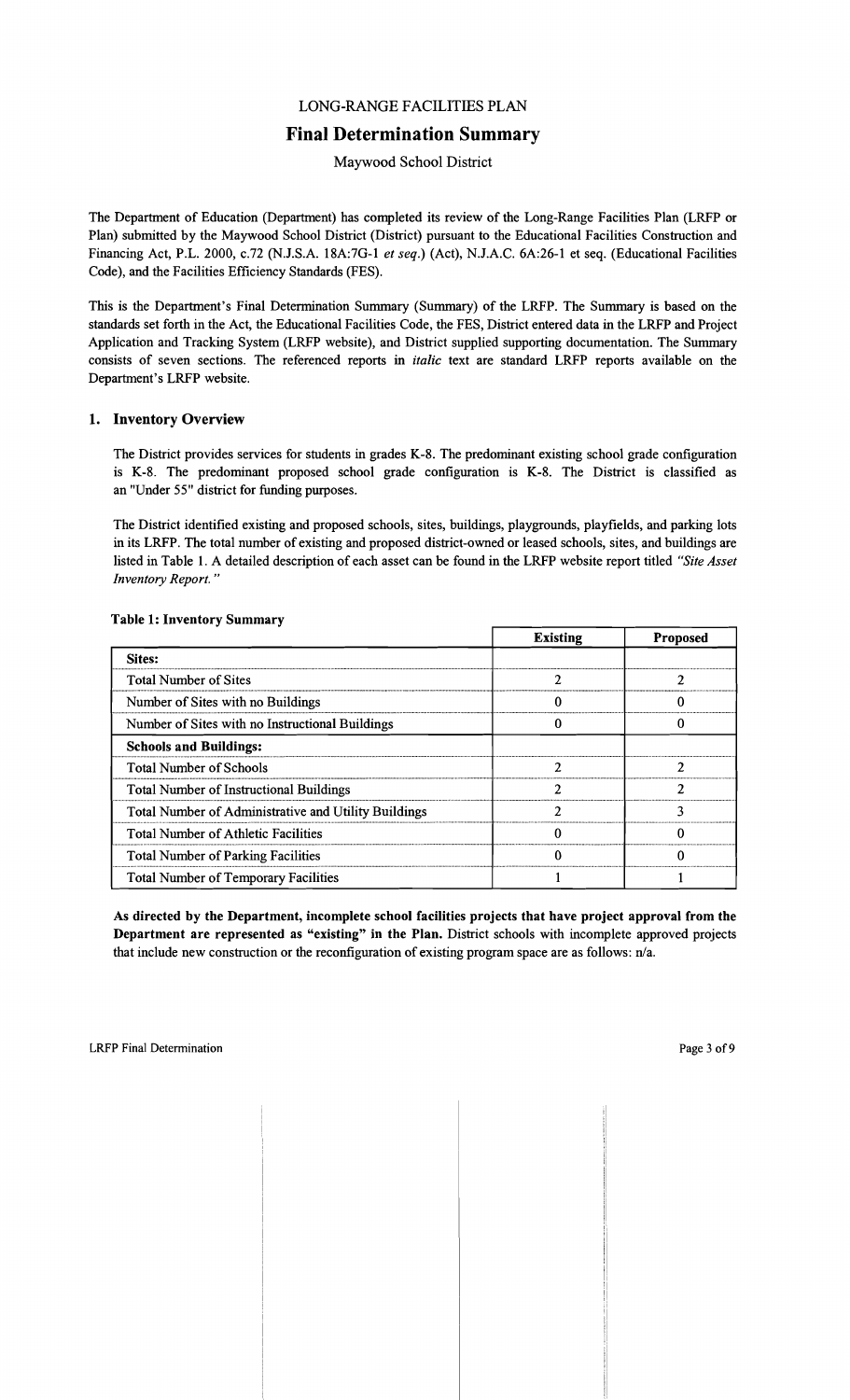Major conclusions are as follows:

- The District is proposing to maintain the existing number of District-owned or leased sites.
- The District is proposing to maintain the existing number of District-owned or operated schools.
- The District is proposing to maintain the existing number of District-owned or leased instructional buildings. The District is proposing to increase the existing number of District-owned or leased noninstructional buildings.

FINDINGS The Department has determined that the proposed inventory is adequate for review of the District's LRFP. However, the LRFP determination does not imply approval of an individual school facilities project listed within the LRFP. The District must submit individual project applications for project approval. If building demolition or replacement is proposed, the District must submit a feasibility study, pursuant to N.J.S.A. 18A:7G-7b, as part of the application for the specific school facilities project.

## 2. District Enrollments and School Grade Alignments

The District determined the number of students, or "proposed enrollments," to be accommodated in the LRFP on a district-wide basis and in each school. The District's existing and proposed enrollments and the cohortsurvival projection provided by the Department on the LRFP website are listed in Table 2. Detailed information can be found in the LRFP website report titled *"Enrollment Projection Detail.* " Existing and proposed school enrollments and grade alignments can be found in the report titled *"Enrollment and School Grade Alignment. "* 

|                             | <b>Actual Enrollments</b><br>2007 school year | <b>District Proposed</b><br><b>Enrollments</b> | <b>Department's LRFP</b><br><b>Website Projection</b> |
|-----------------------------|-----------------------------------------------|------------------------------------------------|-------------------------------------------------------|
| Grades K-12:                |                                               |                                                |                                                       |
| Grades K-5, including SCSE  | 569                                           | 585                                            | 585                                                   |
| Grades 6-8, including SCSE  | 290                                           | 308                                            | 308                                                   |
| Grades 9-12, including SCSE |                                               |                                                |                                                       |
| <b>Totals K-12</b>          | 859                                           | 893                                            | 893                                                   |
| <b>Pre-Kindergarten:</b>    |                                               |                                                |                                                       |
| Pre-Kindergarten, Age 3     |                                               |                                                |                                                       |
| Pre-Kindergarten, Age 4     |                                               |                                                |                                                       |
| Pre-Kindergarten, SCSE      |                                               |                                                |                                                       |

#### Table 2: Enrollment Comparison

"SCSE" = Self-Contained Special Education

- The District elected to use the Department's LRFP website projection. Supporting documentation was submitted to the Department as required to justify the proposed enrollments.
- The District is planning for increasing enrollments.
- The District is not an ECPA (Early Childhood Program Aid) District.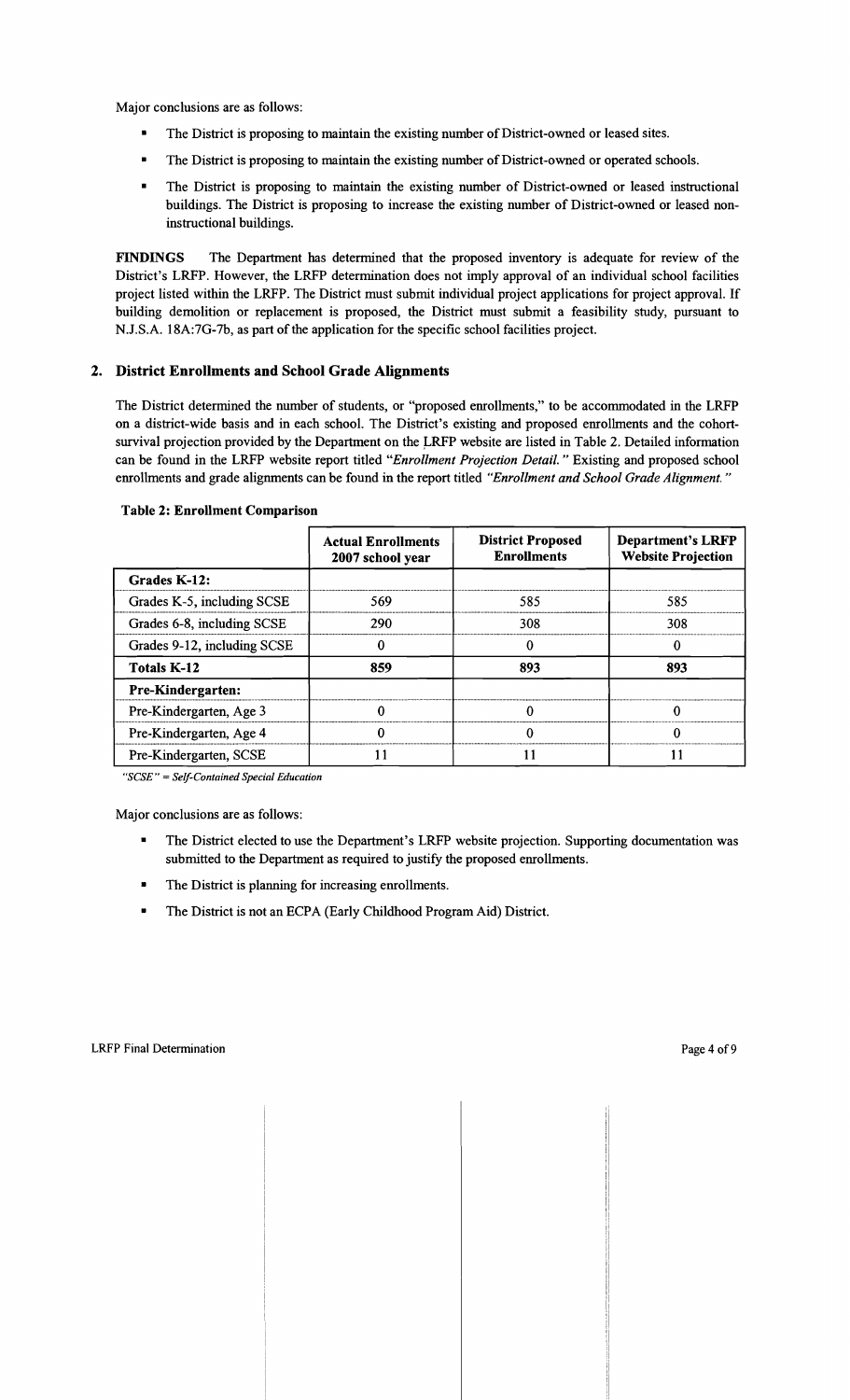FINDINGS The Department has determined that the District's proposed emollments are supportable for review of the District's LRFP. The Department will require a current emollment projection at the time an application for a school facilities project is submitted incorporating the District's most recent Fall Emollment Report in order to verify that the LRFP's planned capacity is appropriate for the updated enrollments.

## 3. FES and District Practices Capacity .

The proposed room inventories for each school were analyzed to determine whether the LRFP provides adequate capacity for the proposed emollments. Two capacity calculation methods, called *"FES Capacity"* and *"District Practices Capacity,* " were used to assess existing and proposed school capacity in accordance with the FES and District program delivery practices. A third capacity calculation, called *"Functional Capacity, "*  determines Unhoused Students and potential State support for school facilities projects. Functional Capacity is analyzed in Section 5 of this Summary.

- *FES Capacity* only assigns capacity to pre-kindergarten *(if district-owned or operated),* kindergarten, general, and self-contained special education classrooms. No other room types are considered to be capacity-generating. Class size is based on the FES and is prorated for classrooms that are sized smaller than FES classrooms. FES Capacity is most accurate for elementary schools, or schools with non-departmentalized programs, in which instruction is "homeroom" based. This capacity calculation may also be accurate for middle schools depending upon the program structure. However, this method usually significantly understates available high school capacity since specialized spaces that are typically provided in lieu of general classrooms are not included in the capacity calculations.
- *District Practices Capacity* allows the District to include specialized room types in the capacity calculations and adjust class size to reflect actual practices. This calculation is used to review capacity and emollment coordination in middle and high schools.

A capacity utilization factor in accordance with the FES is included in both capacity calculations. A 90% capacity utilization rate is applied to classrooms serving grades K-8. An 85% capacity utilization rate is applied to classrooms serving grades 9-12. No capacity utilization factor is applied to preschool classrooms.

Table 3 provides a summary of existing and proposed district-wide capacities. Detailed information can be found in the LRFP website report titled *"FES and District Practices Capacity. "* 

|                                          | <b>Total FES Capacity</b> | <b>Total District Practices Capacity</b> |
|------------------------------------------|---------------------------|------------------------------------------|
| $(A)$ Proposed Enrollments               | 904                       | 904                                      |
| (B) Existing Capacity                    | 758.02                    | 890.25                                   |
| *Existing Capacity Status (B)-(A)        | $-145.98$                 | $-13.75$                                 |
| (C) Proposed Capacity                    | 758.02                    | 890.25                                   |
| <i>*Proposed Capacity Status (C)-(A)</i> | $-145.98$                 | $-13.75$                                 |

Table 3: FES and District Practices Capacity Summary

\* *Positive numbers signify surplus capacity; negative numbers signify inadequate capacity. Negative values for District Practices capacity are acceptable* if*proposed enrollments do not exceed* J*00% capacity utilization.* 

- The District has appropriately coordinated proposed school capacities and enrollments in the LRFP.
- Adequate justification has been provided by the District if capacity for a school deviates from the proposed emollments by more than 5%.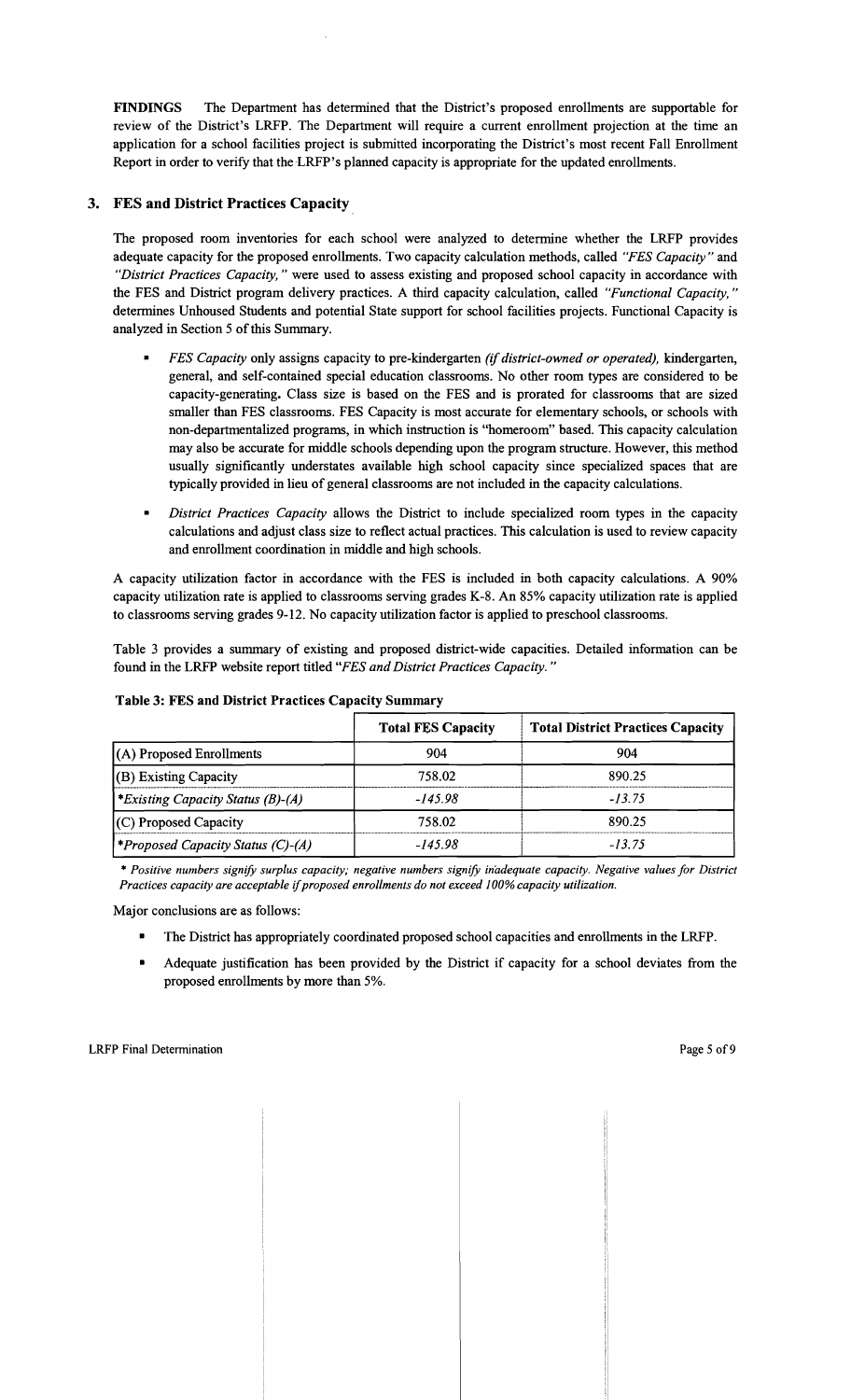FINDINGS The Department has determined that the proposed District capacity, in accordance with the proposed enrollments, is adequate for review of the District's LRFP. The Department will require a current enrollment projection at the time an application for a school facilities project is submitted, incorporating the District's most recent Fall Enrollment Report, in order to verify that the LRFP's planned capacity meets the District's updated enrollments.

## 4. Functional Capacity and Unhoused Students Prior to Proposed Work

*Functional Capacity* was calculated and compared to the proposed enrollments to provide a preliminary estimate of Unhoused Students and new construction funding eligibility. Functional Capacity is the adjusted gross square footage of a school building *(total gross square feet minus excluded space)* divided by the minimum area allowance per Full-time Equivalent student for the grade level contained therein. Unhoused Students is the number of students projected to be enrolled in the District that exceeds the Functional Capacity of the District's schools pursuant to NJ.A.C. 6A:26-2.2(c).

*"Excluded Square Feet"* in the LRFP Functional Capacity calculation includes (1) square footage exceeding the FES for any pre-kindergarten, kindergarten, general education, or self-contained special education classroom; (2) grossing factor square footage *(corridors, stairs, mechanical rooms, etc.)* that exceeds the FES allowance, and (3) square feet proposed to be demolished or discontinued from use. Excluded square feet may be revised during the review process for individual school facilities projects.

Table 4 provides a preliminary assessment of Functional Capacity, Unhoused Students, and Estimated Maximum Approved Area for the various grade groups in accordance with the FES. Detailed information concerning the calculation and preliminary excluded square feet can be found in the LRFP website reports titled *"Functional Capacity and Unhoused Students"* and *"Functional Capacity Excluded Square Feet."* 

|                      |            | в               |                 |                |                          |
|----------------------|------------|-----------------|-----------------|----------------|--------------------------|
|                      |            | Estimated       |                 | D              | $E = C \times D$         |
|                      | A          | <b>Existing</b> | $C = A-B$       | Area           | <b>Estimated Maximum</b> |
|                      | Proposed   | Functional      | Unhoused        | Allowance      | Approved Area for        |
|                      | Enrollment | Capacity        | <b>Students</b> | (gsf/students) | <b>Unhoused Students</b> |
| Elementary $(K-5)^*$ | 585        | 582.51          | 2.49            | 125.00         | 310.67                   |
| Middle $(6-8)$       | 308        | 305.43          | 2.57            | 134.00         | 344.73                   |
| $High (9-12)$        | 0          | $\mathbf 0$     | $\Omega$        | 151.00         | 0                        |
| <b>Totals K-12</b>   | 893        | 887.94          |                 |                |                          |

Table 4: Functional Capacity and Unhoused Students Prior to Proposed Work

*\*Pre-kindergarten students are not included in the calculations.* 

- The calculations for "Estimated Existing Functional Capacity" include school facilities projects that have been approved by the Department but were not under construction or complete at the time of Plan submission.
- The District, based on the preliminary LRFP assessment, does not have Unhoused Students for the following FES grade groups: n/a.
- The District, based on the preliminary LRFP assessment, has Unhoused Students for the following FES grade groups: Grades K-5, 6-8.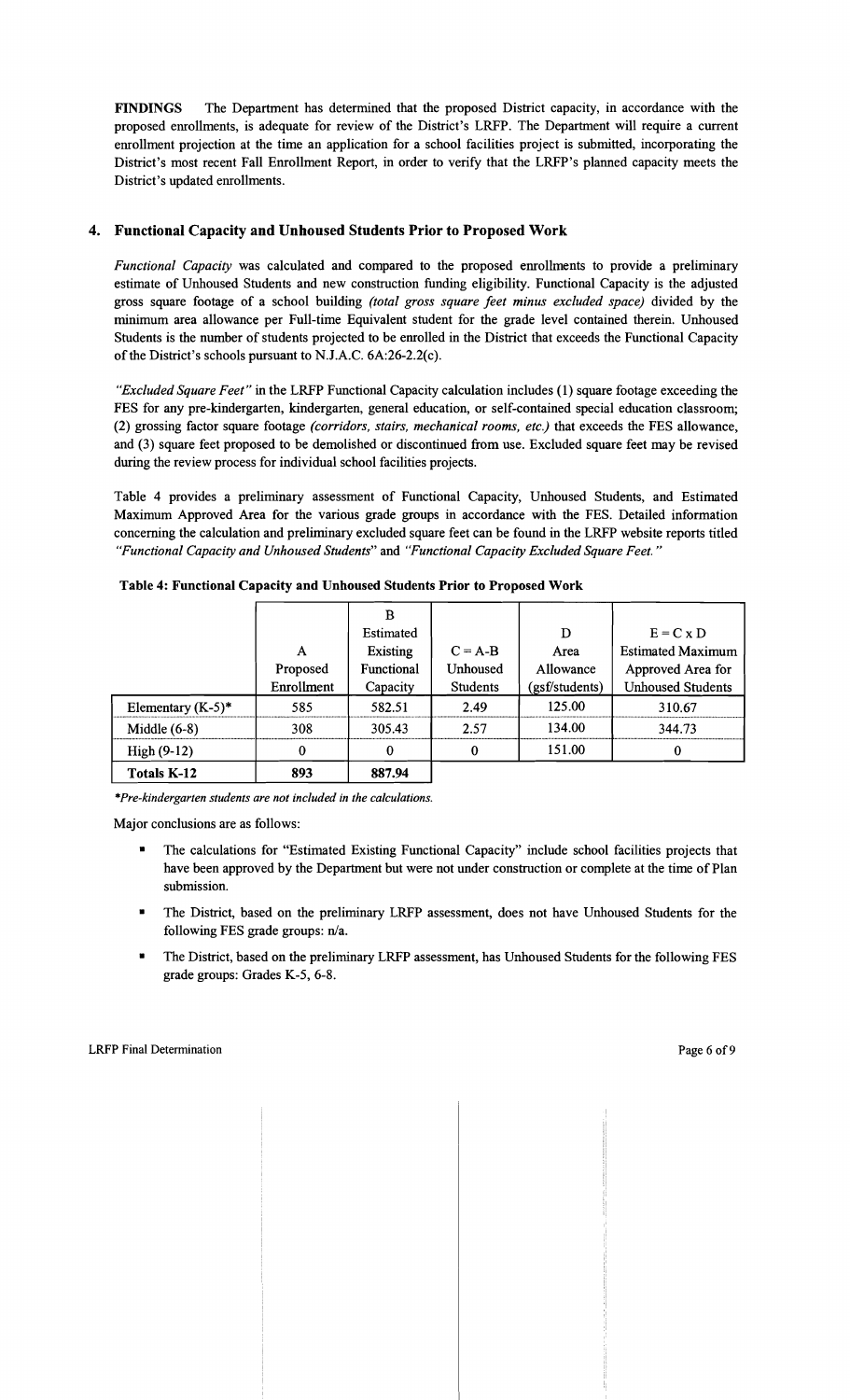- The District is not an ECPA district. Therefore, pre-kindergarten students are not included in the calculations. Unhoused pre-kindergarten self-contained special education students are eligible for State support. A determination of square footage eligible for State support will be made at the time an application for a specific school facilities project is submitted to the Department for review and approval.
- The District is not proposing to demolish or discontinue the use of existing District-owned instructional space. The Functional Capacity calculation excludes square feet proposed to be demolished or discontinued for the following FES grade groups: n/a.

**FINDINGS** Functional Capacity and Unhoused Students calculated in the LRFP are preliminary estimates. Justification for square footage in excess of the FES and the determination of additional excluded square feet, Preliminary Eligible Costs (PEC), and Final Eligible Costs (FEC) will be included in the review process for specific school facilities projects. A feasibility study undertaken by the District is required if building demolition or replacement is proposed per NJ.A.C. 6A:26-2.3(b)(10).

## **5. Proposed Work**

The District was instructed to review the condition of its facilities and sites and to propose corrective *"system"*  and *"inventory"* actions in its LRFP. *"System"* actions upgrade existing conditions without changing spatial configuration or size. Examples of system actions include new windows, finishes, and mechanical systems. *"Inventory"* actions address space problems by removing, adding, or altering sites, schools, buildings and rooms. Examples of inventory actions include building additions, the reconfiguration of existing walls, or changing room use.

Table 5 summarizes the type of work proposed in the District's LRFP for instructional buildings. Detailed information can be found in the LRFP website reports titled *"Site Asset Inventory," "LRFP Systems Actions Summary,* " *and "LRFP Inventory Actions Summary. "* 

| <b>Type of Work</b>                                            | <b>Work Included in LRFP</b> |  |  |
|----------------------------------------------------------------|------------------------------|--|--|
| <b>System Upgrades</b>                                         | Yes                          |  |  |
| <b>Inventory Changes</b>                                       |                              |  |  |
| Room Reassignment or Reconfiguration                           |                              |  |  |
| <b>Building Addition</b>                                       | N٥                           |  |  |
| New Building                                                   | Yes                          |  |  |
| Partial or Whole Building Demolition or Discontinuation of Use |                              |  |  |
| New Site                                                       |                              |  |  |

#### **Table 5: Proposed Work for Instructional Buildings**

- The District has proposed system upgrades in one or more instructional buildings.
- The District has not proposed inventory changes, in one or more instructional buildings.
- The District has not proposed new construction in lieu of rehabilitation in one or more instructional buildings.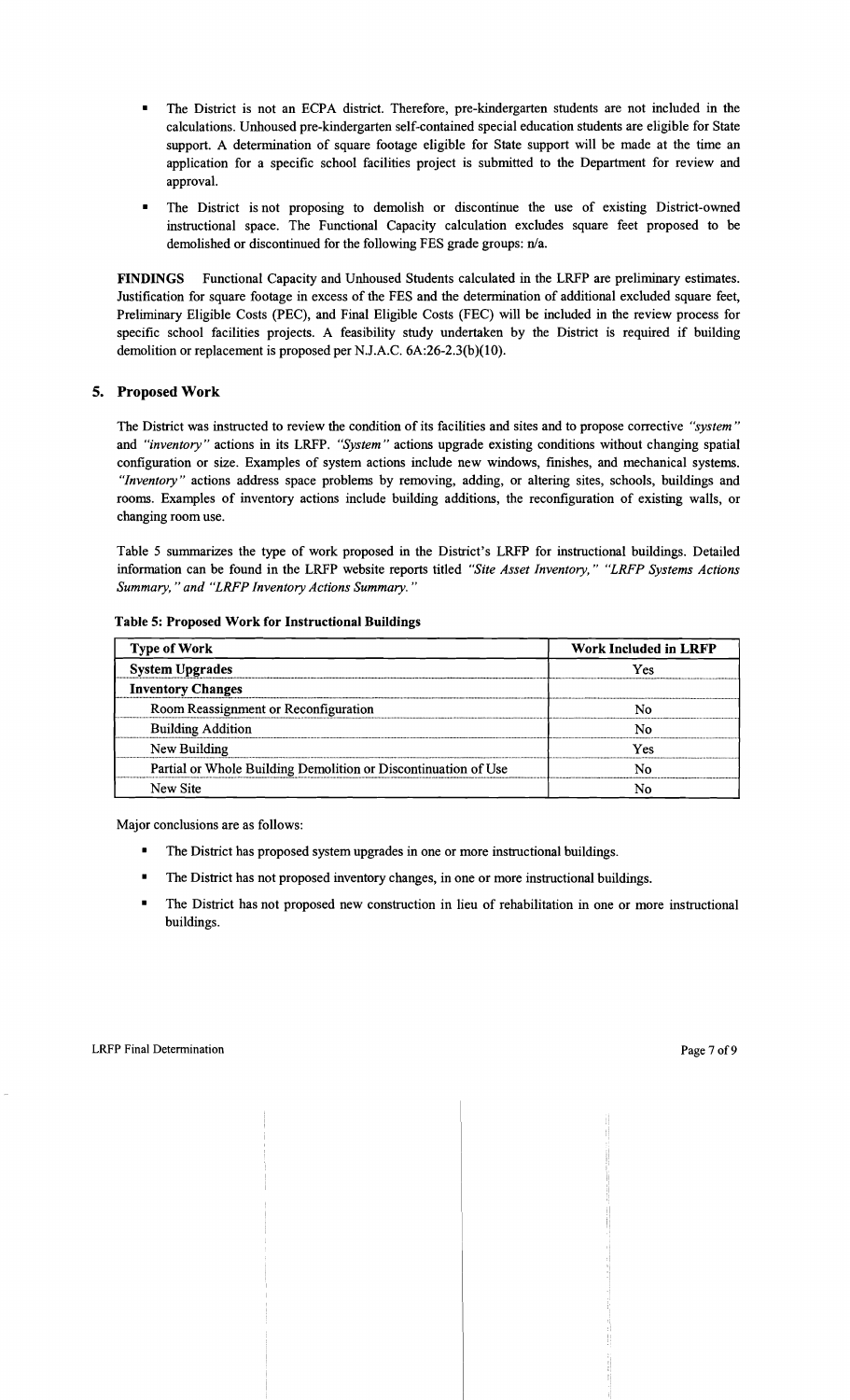Please note that costs represented in the LRFP are for capital planning purposes only. Estimated costs are not intended to represent preliminary eligible costs or final eligible costs of approved school facilities projects.

The Act (N.l.S.A. 18A:7G-7b) provides that all school facilities shall be deemed suitable for rehabilitation unless a pre-construction evaluation undertaken by the District demonstrates to the satisfaction of the Commissioner that the structure might pose a risk to the safety of the occupants even after rehabilitation or that rehabilitation is not cost-effective. Pursuant to NJ.A.C. 6A:26-2.3(b)(10), the Commissioner may identify school facilities for which new construction is proposed in lieu of rehabilitation for which it appears from the information presented that new construction is justified, provided, however, that for such school facilities so identified, the District must submit a feasibility study as part of the application for the specific school facilities project. The cost of each proposed building replacement is compared to the cost of additions or rehabilitation required to eliminate health and safety deficiencies and to achieve the District's programmatic model.

Facilities used for non-instructional or non-educational purposes are ineligible for State support under the Act. However, projects for such facilities shall be reviewed by the Department to determine whether they are consistent with the District's LRFP and whether the facility, if it is to house students (full or part time) conforms to educational adequacy requirements. These projects shall conform to all applicable statutes and regulations.

FINDINGS The Department has determined that the proposed work is adequate for review of the District's LRFP. However, Department approval of proposed work in the LRFP does not imply that the District may proceed with a school facilities project. The District must submit individual project applications with cost estimates for Department project approval. Both school facilities project approval and other capital project review require consistency with the District's approved LRFP.

## 6. Functional Capacity and Unhoused Students After Completion of Proposed Work

The *Functional Capacity* of the District's schools *after* completion of the scope of work proposed in the LRFP was calculated to highlight any remaining Unhoused Students.

Table 6 provides a preliminary assessment of Unhoused Students and Estimated Remaining Maximum Area after completion of new construction proposed in the LRFP, if applicable. Detailed information concerning the calculation can be found in the website report titled *"Functional Capacity and Unhoused Students."* 

|                      | Estimated       |            |                |                | Estimated       |
|----------------------|-----------------|------------|----------------|----------------|-----------------|
|                      | Maximum         |            | Proposed       |                | Maximum Area    |
|                      | Approved Area   |            | Functional     | Unhoused       | for Unhoused    |
|                      | for Unhoused    | Total New  | Capacity after | Students after | <b>Students</b> |
|                      | <b>Students</b> | <b>GSF</b> | Construction   | Construction   | Remaining       |
| Elementary $(K-5)^*$ | 310.67          | 0          | 582.51         | 2.49           | 310.67          |
| Middle $(6-8)$       | 344.73          | 0          | 305.43         | 2.57           | 344.73          |
| High $(9-12)$        | 0               | 0          | 0              | $\bf{0}$       | $\Omega$        |
| <b>Totals K-12</b>   |                 |            | 887.94         |                |                 |

Table 6: Functional Capacity and Unhoused Students After Completion of Proposed Work

*\*Pre-kindergarten students are not included in the calculations.*